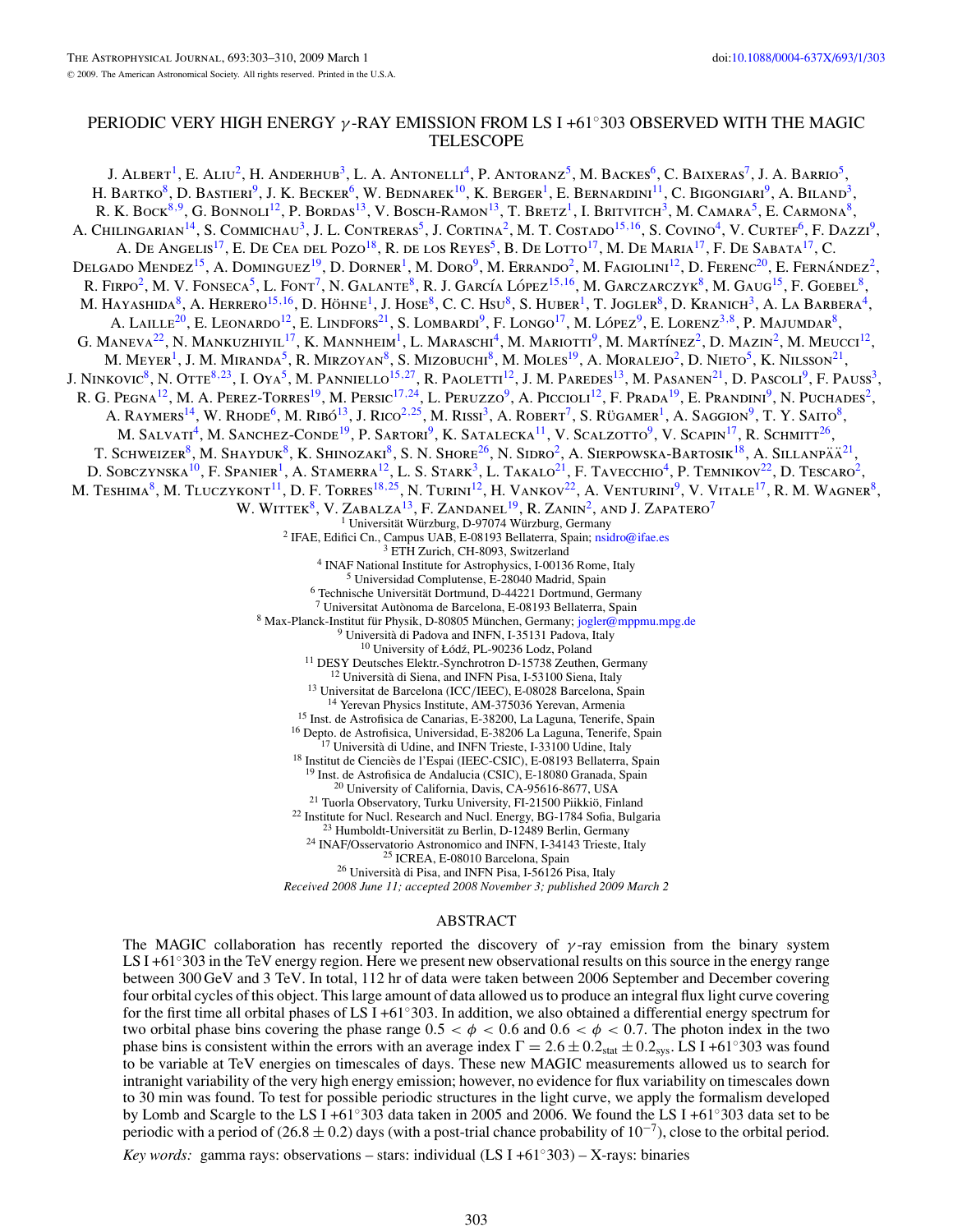### 1. INTRODUCTION

<span id="page-1-0"></span>The *γ* -ray binary system LS I +61◦303 is located at a distance of ∼2 kpc and is composed of a compact object of unknown nature (neutron star or black hole) orbiting a Be star in a highly eccentric orbit ( $e = 0.72 \pm 0.15$  or  $e = 0.55 \pm 0.05$  following Casares et al. [\(2005\)](#page-7-0) and Grundstrom et al. [\(2007\)](#page-7-0), respectively).

LS I +61 $\degree$ 303 was found to display periodic variability in the radio, infrared, optical, and X-ray bands (Taylor & Gregory [1982;](#page-7-0) Marti & Paredes [1995;](#page-7-0) Mendelson & Mazeh [1989;](#page-7-0) Paredes et al. [1997,](#page-7-0) respectively).

The orbital period of the system is 26.4960 days long (Gregory [2002\)](#page-7-0). The periastron passage, derived from the optical spectra, is found to be at phase  $\phi = 0.23 \pm 0.02$  in Casares et al. [\(2005\)](#page-7-0) and  $\phi = 0.301 \pm 0.011$  in Grundstrom et al. [\(2007\)](#page-7-0), adopting a zero phase at  $T_0 = JD2443366.775$ .

Radio outbursts are observed every orbital cycle at phases varying between 0.45 and 0.95 with a 4.6 years modulation (Gregory [2002\)](#page-7-0). Radio-imaging techniques have shown extended, radio-emitting structures with angular extensions of  $~\sim$ 0.01–0.1 arcsec, where the radio emission originates in a twosided, possibly precessing, relativistic jet  $(\beta/c = 0.6)$  (Massi et al. [2004\)](#page-7-0). These extended radio structures have led some authors to adopt the microquasar scenario to explain the nonthermal emission in LS I +61◦303 (e.g., Bosch-Ramon et al. [2006;](#page-7-0) Bednarek [2006\)](#page-7-0). Recent high-resolution Very Long Baseline Array (VLBA) measurements show a complex and changing morphology different from what is expected for a typical microquasar jet (see, e.g., radio images in Dhawan et al. [2006;](#page-7-0) Albert et al. [2008b\)](#page-7-0). Furthermore no solid evidence for the presence of an accretion disk (i.e., a thermal X-ray component) has been observed (Chernyakova et al. [2006\)](#page-7-0). This seems to favor a scenario in which the nonthermal emission in LS I +61◦303 is powered by the interaction between a pulsar and the primary star winds (Maraschi & Treves [1981\)](#page-7-0). Romero et al. [\(2007\)](#page-7-0) presented smoothed particle hydrodynamics (SPH) simulations of the system to discuss the possible compositions, although again results are not compelling evidence of one or the other.

At higher energies, LS I +61 $\degree$ 303 was found to be spatially coincident with the EGRET  $\gamma$ -ray source 3EG J0241+6103 (Kniffen et al. [1997\)](#page-7-0). Variable emission at TeV energies was observed with the MAGIC telescope (Albert et al. [2006\)](#page-7-0) and was recently confirmed by VERITAS (Acciari et al. [2008\)](#page-7-0). The system showed the peak TeV  $\gamma$ -ray flux at phase  $\phi \sim 0.65$ , while no very high-energy emission was detected around the periastron passage.

Here we present new MAGIC telescope observations of LS I +61◦303. We briefly discuss the observational technique and the data analysis procedure, investigate the very high energy (VHE) *γ* -ray spectrum during the high emission phase of the source, and put the results into perspective with previous VHE *γ* -ray observations of this system. Finally, we analyzed the temporal characteristics of the TeV emission and find a periodic modulation of the signal with the orbital period.

### 2. OBSERVATIONS

The observations were performed from 2006 September to December using the MAGIC telescope on the Canary Island of La Palma (28°.75N, 17°.86W, 2225 m a.s.l.), from where LS I +61◦303 is observable at zenith distances above 32◦. The telescope operates in the energy band from 50–60 GeV (trigger

threshold at zenith angles less than  $30°$ ) up to tens of TeV, with a typical energy resolution of 20%–30%. The accuracy in reconstructing the direction of the incoming  $\gamma$ -rays is about 0.<sup>2</sup>.1, depending on the energy. A detailed description of the telescope performance can be found in Albert et al. [\(2008c\)](#page-7-0).

The data on LS I +61◦303 were taken between 2006 September 15 and 2006 December 28 covering four orbital periods of the system. In total, 120 hr of data were taken at zenith angles between 32° and 55°, with  $\sim$  97% of the data below 44°. After preselection of good quality data, a total of 112 hr of data remained for the analysis. About 17% of these were recorded under moderate moonlight conditions. Due to the different observation conditions such as bad weather, too bright moon or too large zenith angle, the data set was not uniform with the orbital phase. In Table [1,](#page-2-0) the observation times of the analyzed data are summarized.

The observations were carried out in wobble mode (Fomin et al. [1994\)](#page-7-0), i.e., by alternately tracking two positions at 0.<sup>2</sup>4 offset from the actual source position. This observation mode allows for a reliable background estimate for point-like objects such as LS I +61°303.

#### 3. DATA ANALYSIS

The data analysis was carried out using the standard MAGIC analysis and reconstruction software (Albert et al. [2008c\)](#page-7-0). The images were cleaned by requiring a minimum number of ten photoelectrons (core pixels) and five photoelectrons (boundary pixels), see, e.g., Fegan [\(1997\)](#page-7-0). The quality of the data was checked and bad data such as accidental noise triggers or data taken during adverse conditions (very low atmospheric transmission, car light flashes, etc.) were rejected. From the remaining events, image parameters were calculated (Hillas [1985\)](#page-7-0).

For the *γ* /hadron separation, a multidimensional classification procedure based on the Random Forest method (Albert et al. [2008a;](#page-7-0) Bock et al. [2004\)](#page-7-0) was used. For every event a parameter called hadronness (*h*) is derived, based on the values of the event's image parameters. The hadronness denotes the probability that an event is a hadronic-induced (background) event. The final separation was achieved by a cut in *h* which was determined by requiring 80% of the simulated Monte Carlo (MC) *γ* -ray events to be kept. In addition to the cut in *h*, a geometrical cut in the squared angular distance of the assumed source position to the shower direction axis ( $\theta^2$  cut) was performed so that 70% of all simulated MC *γ* -ray events from a point-like source are left after the cut. The cut efficiencies were chosen so that the same cut efficiencies yield the highest significance of a Crab nebula data sample taken under similar conditions as the LS I +61 303 data. The same cut procedure was applied to the final LS I +61◦303 sample. The energy of the primary *γ* -ray was reconstructed from the image parameters, also using a Random Forest method, leading to an assigned estimated energy for each reconstructed  $\gamma$ -ray event. The differential energy spectrum is unfolded taking into account the full instrumental energy resolution (Albert et al. [2007\)](#page-7-0). For the integral flux calculation of the light curves we used fixed cuts (for all energies) in hadronness and  $\theta^2$ . In the case of the energy spectrum determination, we derived fixed hadronness and  $\theta^2$  cuts for each energy bin.

The main contributions to the systematic error of our analysis are the uncertainties in the atmospheric transmission, the reflectivity (including stray-light losses) of the mirror and the light catchers, the photon to photoelectron conversion calibration, and the photoelectron collection efficiency in the photomultiplier

 $27$  Deceased.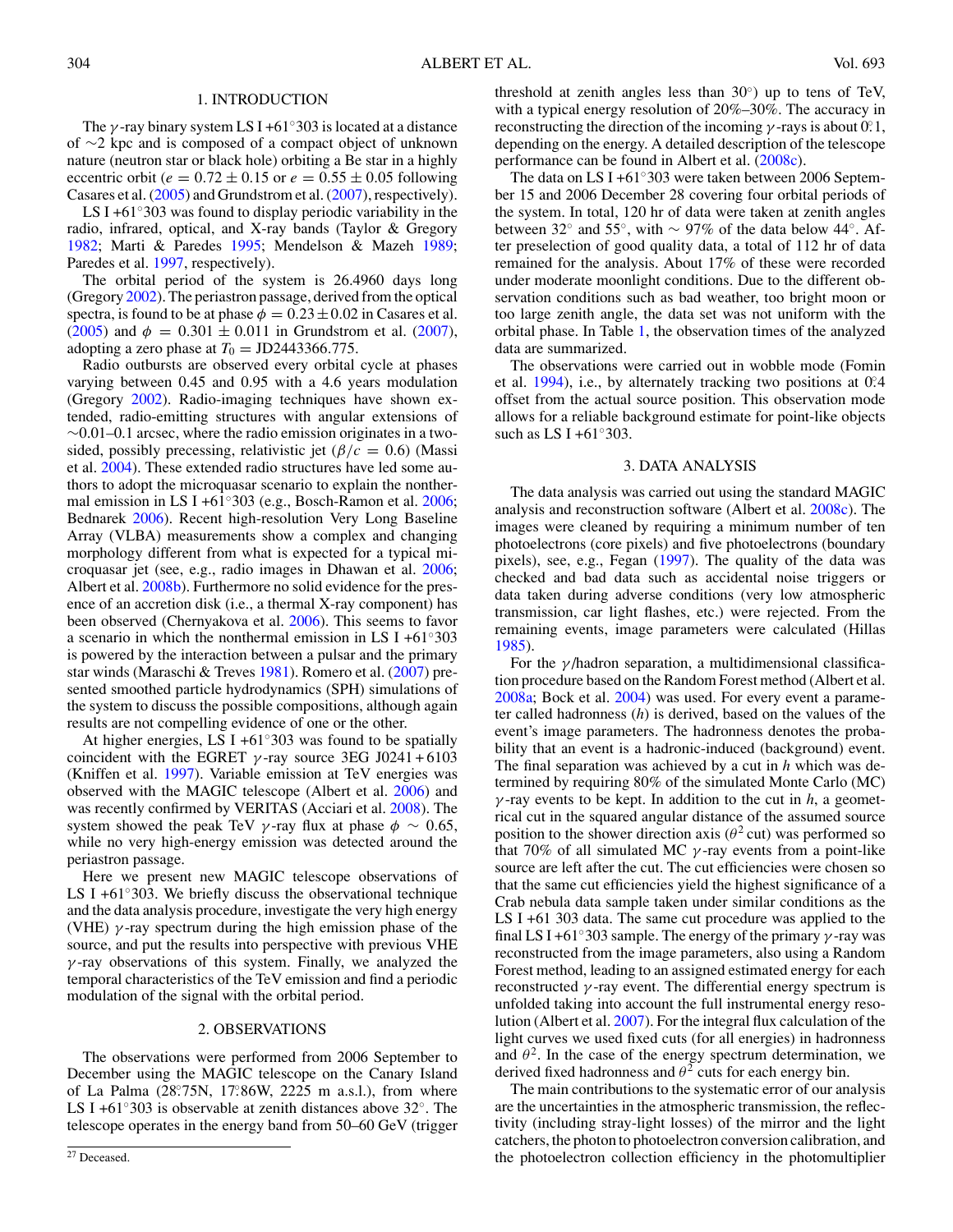<span id="page-2-0"></span>**Table 1** Observation Time, Orbital Phase, Integral Flux (above 400 GeV), and Flux Upper Limit at the 95% Confidence Level

| Middle Time | Observation | Phase | Flux                                           | Upper Limit <sup>a</sup>                       |
|-------------|-------------|-------|------------------------------------------------|------------------------------------------------|
| (MJD)       | Time (min)  |       | $(10^{-12}$ cm <sup>-2</sup> s <sup>-1</sup> ) | $(10^{-12}$ cm <sup>-2</sup> s <sup>-1</sup> ) |
| 53993.18*   | 137         | 0.08  | $3.7 \pm 2.3$                                  | 8.5                                            |
| 53994.17*   | 112         | 0.11  | $0.6 \pm 2.7$                                  | 6.2                                            |
| 53995.17*   | 157         | 0.15  | $-2.0 \pm 2.2$                                 | 3.0                                            |
| 53997.15    | 229         | 0.23  | $0.3 \pm 1.8$                                  | 4.0                                            |
| 53998.15    | 211         | 0.26  | $2.0 \pm 2.0$                                  | 6.0                                            |
| 53999.10    | 133         | 0.30  | $5.3 \pm 2.4$                                  | $\ldots$                                       |
| 54001.12    | 82          | 0.38  | $-3.6 \pm 3.8$                                 | 5.1                                            |
| 54002.09    | 188         | 0.41  | $2.4 \pm 2.3$                                  | 7.1                                            |
| 54003.08    | 144         | 0.45  | $1.8 \pm 2.7$                                  | 7.2                                            |
| 54004.08    | 158         | 0.49  | $-4.0 \pm 2.5$                                 | 2.5                                            |
| 54005.07    | 155         | 0.52  | $3.0 \pm 2.5$                                  | 8.1                                            |
| 54006.07    | 162         | 0.56  | $1.8 \pm 2.7$                                  | 7.2                                            |
| 54007.08    | 139         | 0.60  | $4.4 \pm 2.8$                                  | 10.2                                           |
| 54008.07    | 152         | 0.64  | $8.8 \pm 3.1$                                  | $\ddotsc$                                      |
| 54009.08    | 147         | 0.68  | $4.4 \pm 2.6$                                  | 9.7                                            |
| 54013.24    | 7           | 0.83  | $0.8 \pm 10.7$                                 | 26.7                                           |
| 54022.10*   | 186         | 0.17  | $1.7 \pm 2.0$                                  | 5.8                                            |
| 54023.10*   | 269         | 0.20  | $-2.9 \pm 1.5$                                 | 1.4                                            |
| 54024.08*   | 20          | 0.24  | $-0.4 \pm 7.0$                                 | 15.2                                           |
| 54029.02    | 134         | 0.43  | $-1.1 \pm 2.5$                                 | 4.1                                            |
| 54030.01    | 161         | 0.47  | $-0.4 \pm 2.3$                                 | 4.2                                            |
| 54031.01    | 163         | 0.50  | $5.9 \pm 2.6$                                  | $\ldots$                                       |
| 54032.01    | 139         | 0.54  | $3.4 \pm 2.9$                                  | 9.2                                            |
| 54035.11    | 150         | 0.66  | $12.7 \pm 2.9$                                 | $\ldots$                                       |
| 54039.09    | 93          | 0.81  | $-1.4 \pm 1.2$                                 | 1.7                                            |
| 54055.97    | 181         | 0.45  | $4.0 \pm 2.2$                                  | 8.5                                            |
| 54056.96    | 223         | 0.48  | $-0.2 \pm 2.1$                                 | 4.2                                            |
| 54057.90    | 66          | 0.52  | $3.3 \pm 3.8$                                  | 11.2                                           |
| 54058.90    | 57          | 0.56  | $2.3 \pm 3.3$                                  | 9.2                                            |
| 54060.00    | 17          | 0.60  | $16.5 \pm 6.8$                                 | .                                              |
| 54061.96    | 221         | 0.67  | $5.9 \pm 2.2$                                  | .                                              |
| 54062.96    | 228         | 0.71  | $5.5 \pm 2.1$                                  | $\ldots$                                       |
| 54063.95    | 56          | 0.75  | $3.6 \pm 4.0$                                  | 12.1                                           |
| 54065.00*   | 71          | 0.79  | $4.5 \pm 3.8$                                  | 12.4                                           |
| 54066.02*   | 185         | 0.82  | $1.1 \pm 2.4$                                  | 5.9                                            |
| 54067.04*   | 188         | 0.86  | $0.3 \pm 2.3$                                  | 5.0                                            |
| 54068.08*   | 77          | 0.90  | $-1.5 \pm 3.6$                                 | 6.1                                            |
| 54081.89    | 17          | 0.42  | $-0.3 \pm 5.4$                                 | 12.6                                           |
| 54082.85    | 77          | 0.46  | $2.9 \pm 3.7$                                  | 10.6                                           |
| 54083.88    | 31          | 0.50  | $4.4 \pm 5.3$                                  | 15.9                                           |
| 54084.85    | 63          | 0.54  | $1.5 \pm 4.5$                                  | 10.8                                           |
| 54085.95    | 111         | 0.58  | $2.4 \pm 1.4$                                  | 5.5                                            |
| 54086.95    | 282         | 0.61  | $8.6 \pm 1.8$                                  | .                                              |
| 54088.01    | 82          | 0.65  | $9.7 \pm 3.6$                                  |                                                |
| 54088.95    | 83          | 0.69  | $3.4 \pm 2.9$                                  | 9.4                                            |
| 54089.89    | 29          | 0.73  | $0.4 \pm 3.7$                                  | 9.0                                            |
| 54090.88    | 176         | 0.76  | $3.6 \pm 2.2$                                  | 8.1                                            |
| 54091.90    | 140         | 0.80  | $1.9 \pm 2.8$                                  | 7.6                                            |
| 54092.92    | 92          | 0.84  | $15.6 \pm 3.8$                                 | .                                              |
| 54093.97    | 92          | 0.88  | $7.0 \pm 3.5$                                  | .                                              |
| 54095.01*   | 57          | 0.92  | $1.1 \pm 1.1$                                  | 4.1                                            |
| 54096.02*   | 49          | 0.96  | $3.6 \pm 4.4$                                  | 12.8                                           |
|             |             |       |                                                |                                                |

**Notes.**

∗ Nights taken partly under moonlight conditions.

<sup>a</sup> Quoted for cases where the flux significance is  $\leq 2\sigma$  (following Rolke et al. [2005\)](#page-7-0).

front end (Albert et al. [2008c\)](#page-7-0). Also MC uncertainties in the detector simulation and systematic uncertainties from the analysis methods contribute significantly to the overall error.

**Table 2** Average Flux Level Above 400 GeV for Each Orbital Phase Bin

| Phase Bin   | Flux<br>$(10^{-12}$ cm <sup>-2</sup> s <sup>-1</sup> ) | Upper Limit <sup>a</sup><br>$(10^{-12}$ cm <sup>-2</sup> s <sup>-1</sup> ) |
|-------------|--------------------------------------------------------|----------------------------------------------------------------------------|
| $0.0 - 0.1$ | $3.7 \pm 2.3$                                          | 8.5                                                                        |
| $0.1 - 0.2$ | $0.2 + 1.2$                                            | 2.7                                                                        |
| $0.2 - 0.3$ | $0.3 \pm 0.9$                                          | 2.2                                                                        |
| $0.3 - 0.4$ | $-1.2 \pm 2.8$                                         | 4.3                                                                        |
| $0.4 - 0.5$ | $0.7 \pm 0.8$                                          | 2.4                                                                        |
| $0.5 - 0.6$ | $3.1 \pm 1.0$                                          | .                                                                          |
| $0.6 - 0.7$ | $7.9 \pm 0.9$                                          | .                                                                          |
| $0.7 - 0.8$ | $4.3 + 1.2$                                            | $\cdots$                                                                   |
| $0.8 - 0.9$ | $2.8 \pm 1.1$                                          | .                                                                          |
| $0.9 - 1.0$ | $0.7 \pm 2.0$                                          | 4.8                                                                        |

**Note.**

<sup>a</sup> Quoted for cases where the flux significance is  $\leq 2\sigma$  (following Rolke et al. [2005\)](#page-7-0).

All errors in this paper are statistical errors, unless otherwise stated explicitly. In addition, there is a 30% systematic uncertainty on flux levels and 0*.*2 on the spectral photon index.

MAGIC has the capability to operate under moderate moonlight. This permits us to increase the duty cycle by up to 28%, thus considerably improving the sampling of transient sources. In particular, 17% of the data used in this analysis were recorded under moonlight. The nights which were partly taken under moonlight conditions are labeled with an asterisk in Table 1. For these days we estimate an increased systematic error of  $\sim$  40% instead of the  $\sim$  30% in the case of the dark night observations. All spectra are derived from data which were only taken under dark night conditions and thus no additional error is present in the obtained parameters.

#### *3.1. Light Curve*

Figure [1](#page-3-0) presents the gamma-ray flux above 400 GeV measured from the direction of LS I +61◦303 as a function of the orbital phase of the system for the four observed orbital cycles. The probability for the distribution of measured fluxes to be a statistical fluctuation of a constant flux (obtained from a  $\chi^2$  fit to the entire data sample) is  $4.4 \times 10^{-6}$  ( $\chi^2$ /dof = 108*.9*/51). In all orbital cycles, significant detections ( $S > 2\sigma$ ) occurred during the orbital phase bin 0.6–0.7. The highest measured fluxes are dominantly found in this phase bin. Among those nights around phase 0.65, the night MJD 54035.11 shows the maximum flux, with a statistical significance of 4.5 *σ*.

At the periastron passage (phase 0.23, according to Casares et al. [2005\)](#page-7-0) the flux level is always below the MAGIC sensitivity and we derive an upper limit with 95% confidence level of  $4 \times 10^{-12}$  cm<sup>-2</sup> s<sup>-1</sup> (MJD 53997). If we take for the periastron passage the phase value 0.3 as obtained by Grundstrom et al. [\(2007\)](#page-7-0), we obtain on MJD 53999 a flux of  $F(E > 400 \text{ GeV}) =$  $(5.3 \pm 2.4) \times 10^{-12}$  cm<sup>-2</sup> s<sup>-1</sup>. This is not enough to provide certainty for a confident detection at this early phase though a 2.2*σ* hint is obtained in the phase range 0.2–0.3, possibly a fluctuation (see Table 2). In addition, since the real value of the periastron passage is still the subject of debate the averaged flux value between the phase bin 0.2–0.3 can be used as an upper limit to the emission at periastron. Thus the flux must be less than  $F(E > 400 \text{ GeV}) = 2.2 \times 10^{-12} \text{ cm}^{-2} \text{ s}^{-1}$  at the 95% confidence level.

Summing up all data between phase 0.6 and 0.7, where the maximum flux level is observed, we determine an integral flux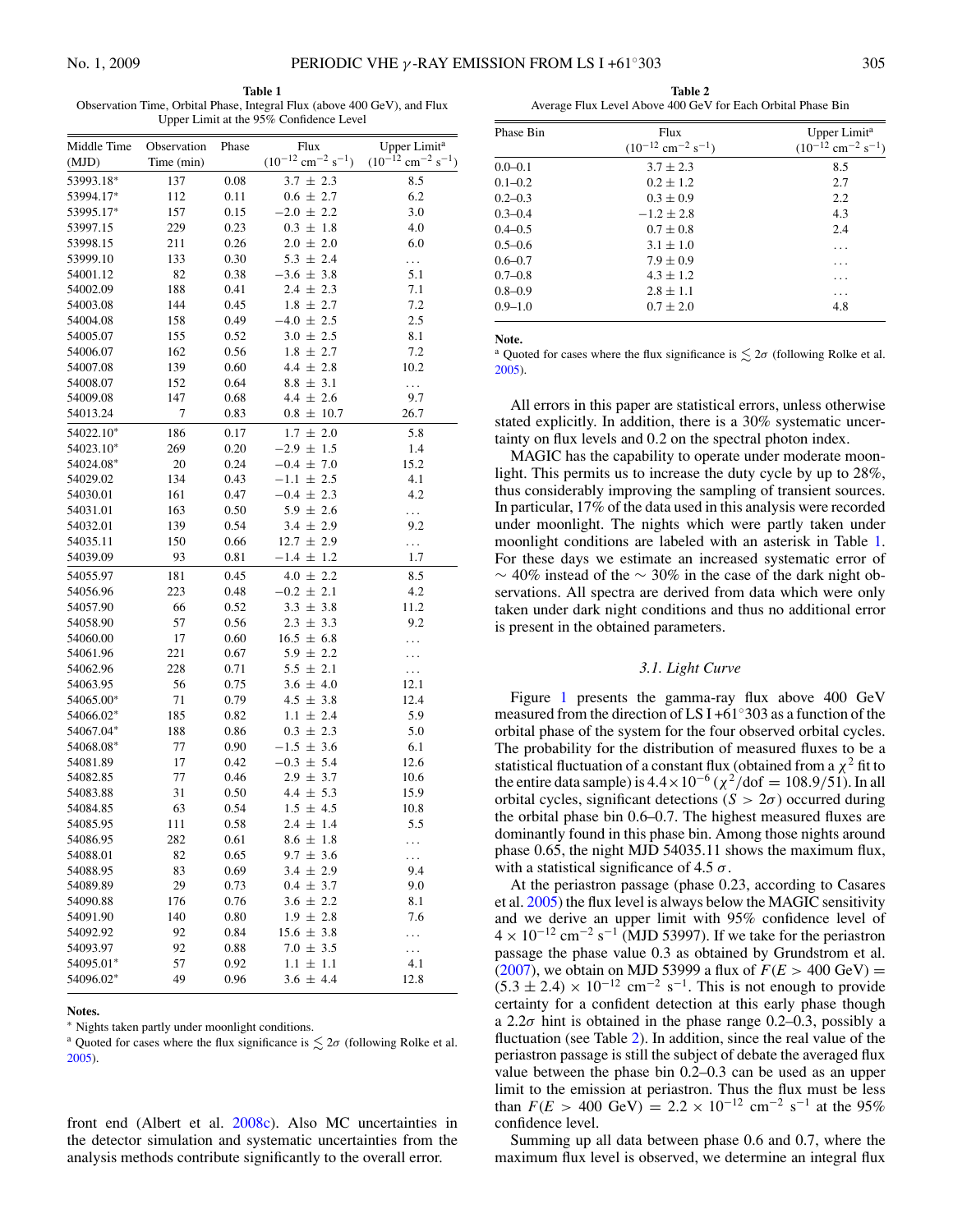<span id="page-3-0"></span>

**Figure 1.** VHE (*E >* 400 GeV) gamma-ray flux of LS I +61◦303 as a function of the orbital phase for the four observed orbital cycles (four upper panels) and averaged for the entire observation time (lowermost panel). In the lowermost panel, the previously published (Albert et al. [2006\)](#page-7-0) averaged fluxes per phase bin are also shown in red. Vertical error bars include the 1*σ* statistical error.

above 400 GeV of

$$
F(E > 400 \text{ GeV}) = (7.9 \pm 0.9_{\text{stat}} \pm 2.4_{\text{syst}}) \times 10^{-12} \text{ cm}^{-2} \text{ s}^{-1}.
$$

The flux quoted above corresponds to 7% of the integral Crab nebula flux in the same energy range. The mean flux for all other phase bins can be found in Table [2.](#page-2-0) This is well in agreement with the flux measured by MAGIC in the first campaign (Albert et al. [2006\)](#page-7-0). The data we present here have been reanalyzed with an improved energy estimation.

One very interesting peculiarity found in the light curve is that a second peak in the flux level is seen in the last observed period at phase 0.84. The flux is  $(16 \pm 4) \times 10^{-12}$  cm<sup>-2</sup> s<sup>-1</sup> which is at a similar level compared to the maximum flux detected in phase  $\sim$ 0.65 (MJD 54035.11). This high flux was not seen in similar phases in any previous cycle, where only upper limits could be set (see Table [1\)](#page-2-0). Six hours after our measurement, the data of the *Swift* X-ray satellite showed a high flux  $(0.25 \pm 0.01$  counts s<sup>-1</sup>) at phase 0.85 (Esposito et al. [2007\)](#page-7-0). These *Swift* observations did not cover the same orbital phase in any other orbit. Beside this second peak the main X-ray emission peak is found between the phases  $0.5-0.8$  ( $\sim 0.24$  counts s<sup>-1</sup>, Esposito et al. [2007\)](#page-7-0) in exactly the same phase bin where LS I +61◦303 is detected by MAGIC. This is a hint for a correlated X-ray/TeV emission.

Our measurement is in agreement with the published VERITAS measurements (Acciari et al. [2008\)](#page-7-0), i. e., that LS I +61◦303 is detected at TeV energies in the phase range 0.5–0.8. The MAGIC and VERITAS data are not strictly simultaneously taken and VERITAS did not observe LS I +61◦303 in 2006 December where the second peak occurred.

Due to our long observation time and dense sampling of orbital phases we obtained the currently most detailed light curve of LS I +61 $\degree$ 303.

#### *3.2. Spectral Studies*

As seen from the light curve (Figure 1) LS I +61 $\degree$ 303 is a very variable source which shows high flux levels only at some orbital phases. For the phases  $0.5 < \phi < 0.6$  and  $0.6 < \phi < 0.7$ , where we measured significantly high flux levels, we were able to determine differential energy spectra. In both cases, the energy spectra obtained are compatible with pure power laws. In the case of the phase bin  $0.6 < \phi < 0.7$ , a power-law fit gives

$$
\frac{dF}{dE} = \frac{(2.6 \pm 0.3_{\text{stat}} \pm 0.8_{\text{syst}}) \times 10^{-12}}{\text{TeV cm}^2 \text{ s}} \times \left(\frac{E}{1 \text{ TeV}}\right)^{-2.6 \pm 0.2_{\text{stat}} \pm 0.2_{\text{syst}}},
$$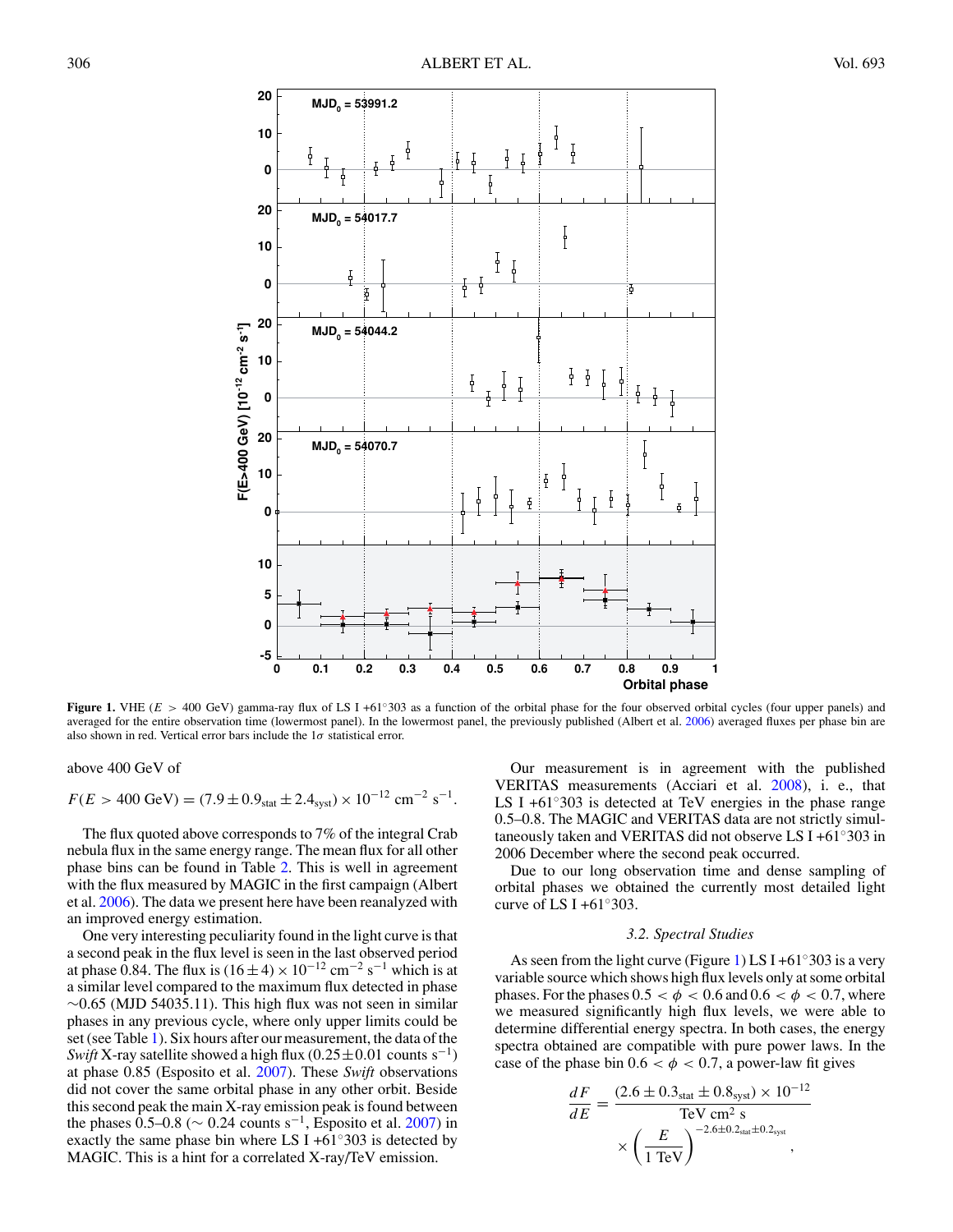<span id="page-4-0"></span>

**Figure 2.** The spectrum of phase bin  $0.5 < \phi < 0.6$  (green), phase bin  $0.6 < \phi < 0.7$  (red), and the spectrum obtained from previous MAGIC measurements (blue dashed; Albert et al. [2006\)](#page-7-0) are shown. The spectra from phase bin  $0.6 < \phi < 0.7$  and the previous MAGIC measurements can be well described by a simple power law with photon index  $2.6 \pm 0.2$ . The spectral slope of phase bin  $0.5 < \phi < 0.6$  is compatible with these results within the errors.

**Table 3** Spectral-Fitting Parameters

| Phase/MJD   | Flux<br>$(10^{-12} \text{ TeV}^{-1} \text{ cm}^{-2} \text{ s}^{-1})$ | Spectral Photon Index |
|-------------|----------------------------------------------------------------------|-----------------------|
|             |                                                                      |                       |
| $0.6 - 0.7$ | $2.6 \pm 0.3$                                                        | $2.6 \pm 0.2$         |
| $0.5 - 0.6$ | $1.2 \pm 0.4$                                                        | $2.7 \pm 0.4$         |
| 54035       | $3.6 \pm 1.1$                                                        | $2.7 \pm 0.5$         |
| 54086       | $3.2 \pm 0.6$                                                        | $2.6 \pm 0.3$         |

with a reduced  $\chi^2$ /dof = 5.22/5. The spectral fit parameters are in excellent agreement with those previously reported ones using MAGIC (Albert et al. [2006\)](#page-7-0).

In addition, we derived the differential energy spectra for the two nights with a signal of  $> 4.5\sigma$  significance which are part of the same phase bin  $0.6 < \phi < 0.7$ . Both spectra are also well described by a pure power law (see Table 3). No evidence for spectral variations has been found.

In the case of phase bin  $0.5 < \phi < 0.6$ , we obtained

$$
\frac{dF}{dE} = \frac{(1.2 \pm 0.4_{\text{stat}} \pm 0.3_{\text{syst}}) \times 10^{-12}}{\text{TeV cm}^2 \text{ s}}
$$

$$
\times \left(\frac{E}{1 \text{TeV}}\right)^{-2.7 \pm 0.4_{\text{stat}} \pm 0.2_{\text{syst}}},
$$

with a reduced  $\chi^2$ /dof = 1.42/4, showing that the spectral shape is well compatible with a simple power law.

The energy spectra of the two phase bins together with the power-law fits are shown in Figure 2. The corresponding fit parameters and their errors are also shown in Table 3.

The spectral indices of the fitted power laws, for both phase bins and the single night spectra, are compatible within their errors indicating that no significant spectral changes happened between the different phase bins and between the different orbital cycles. In the phase bins  $0.0 < \phi < 0.5$  and  $0.7 < \phi <$ 1*.*0 the *γ* -ray flux is too low to derive meaningful differential energy spectra.

Another possibility to search for spectral variation is by means of the hardness ratio HR which we define as the ratio of the integral flux between 400 GeV and 900 GeV and above



**Figure 3.** The HR, defined as  $F(E > 900 \text{ GeV})/F(400 < E < 900 \text{ GeV})$ , vs. the integral flux  $F(E > 400 \text{ GeV})$ . Each point is one night with a reconstructed signal of at least  $2\sigma$  significance. There is no clear correlation between the HR and the flux level.



**Figure 4.** Intranight integral flux behavior for the longest observed night 2006 December 18, MJD 54086.95, and orbital phase 0.61. The light curve is fitted to a constant flux level with a probability of 90% ( $\chi^2 = 1.08/4$ ).

900 GeV. The HR plotted against the total integral flux above 400 GeV for each night with a signal above 2*σ* significance is shown in Figure 3. The requirement of the  $2\sigma$  significance of the signal is to minimize systematic effects on the calculation of the correlation coefficient. We do not find any clear correlation between the HR and the flux level. Thus we do not find any change in the spectral behavior in nights where LS I +61 $\degree$ 303 is detected at modest significance.

The spectral studies on LS I +61 $\degree$ 303 exhibit that the spectrum is soft (compared to other galactic sources) during all phases in which LS I +61 $\degree$ 303 is detected at TeV energies. While the flux level changes on timescales of days and reaches a maximum flux (detected above  $3\sigma$ ) of  $15.6 \times 10^{-12}$  cm<sup>-2</sup> s<sup>-1</sup> the source shows a spectral photon index of  $2.6 \pm 0.2$ , compatible with being constant.

### 4. TIMING ANALYSIS

### *4.1. Search for Intranight Variability*

LS I +61◦303 was found to be variable on timescales of days in the previous observational campaign by MAGIC (Albert et al. [2006\)](#page-7-0). A still open question is whether LS I +61 $\degree$ 303 also shows variability on shorter timescales. We investigated the data for all nights with a significant flux level ( $F(E > 400 \text{ GeV}) >$  $4 \times 10^{-12}$  cm<sup>-2</sup> s<sup>-1</sup>) with respect to intranight variability on timescales ranging from 30 to 75 min, in steps of 15 min.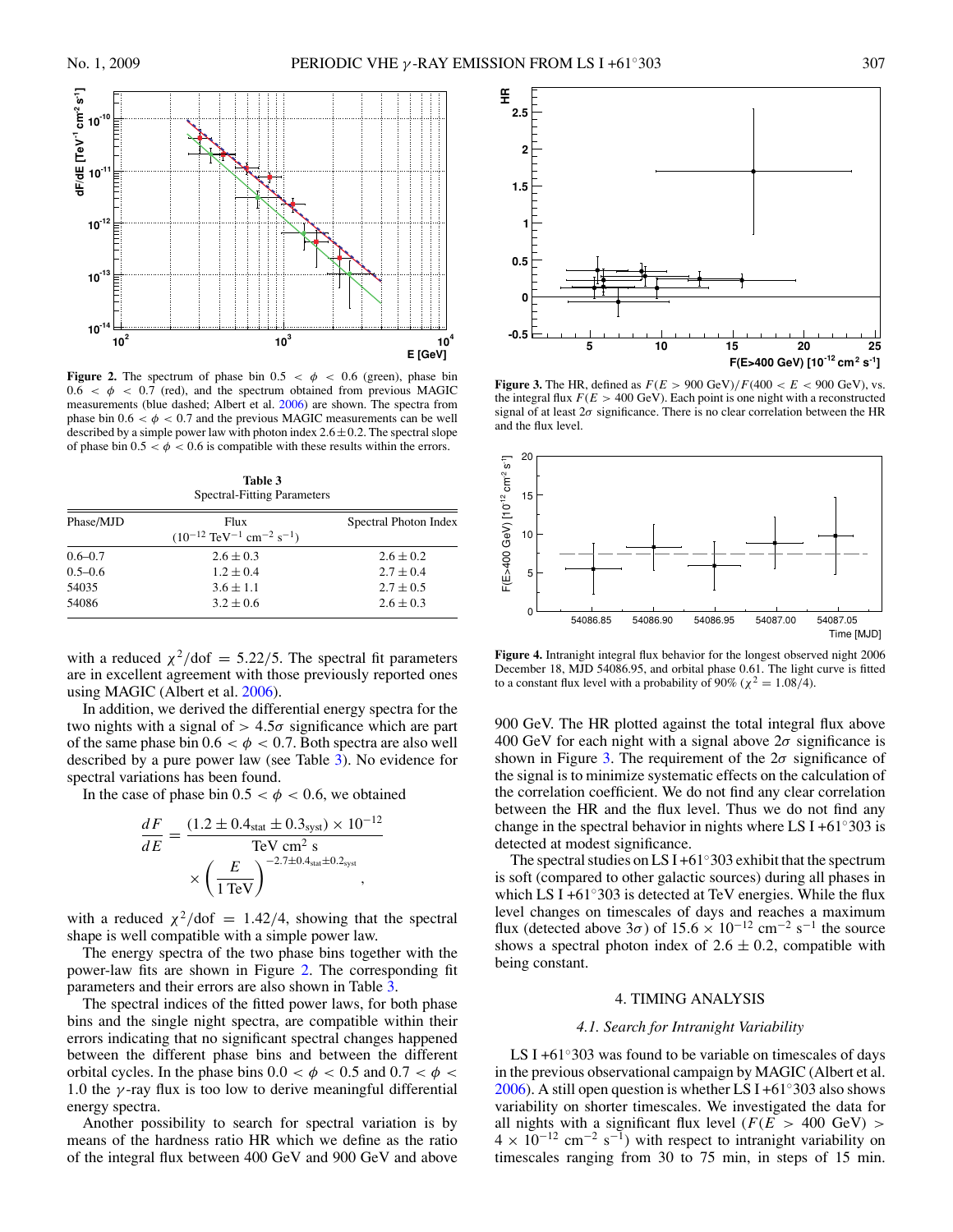<span id="page-5-0"></span>

Figure 5. Post-trial cCDF for the Lomb–Scargle power derived from 10<sup>6</sup> random time series. The expected cCDF is also indicated (solid line). This function is used to estimate the chance probability for powers above 20.

This yields 16 suitable nights. Among these, the longest one was MJD 54086.95 (phase 0.61). Its intranight light curve is shown in Figure [4,](#page-4-0) where each bin has  $\sim$  1 hr width. The light curve is fitted with a constant flux level with probability of 90%  $(\chi^2/\text{dof} = 1.08/4)$ . For the rest of the nights and tested timescales, the post-trial probabilities of being chance fluctuations of a constant flux are all above 32%.

We conclude that the VHE fluxes are compatible with being constant on timescales of 30–75 min within the MAGIC sensitivity.

# *4.2. Search for Periodicity*

The emission of the binary system changes periodically in radio, optical, and X-rays, and the modulation is associated with the orbital period of the binary system. At higher energies, EGRET measurements showed hints for variable *γ* -ray emission (Tavani et al. [1998\)](#page-7-0), although no periodicity could be established with these data. One of the aims of the MAGIC long observational campaign on LS I +61◦303 was to search for periodic VHE *γ* -ray emission.

In order to maximize the sensitivity and accuracy of the timing analysis, we used the data presented in this work together with the data taken in the first campaign (Albert et al. [2006\)](#page-7-0), with an observation time of 54 hr and covering six orbital cycles.

The periodicity analysis was carried out using the formalism developed by Lomb and Scargle (Lomb [1976;](#page-7-0) Scargle [1982\)](#page-7-0). This formalism allows one to analyze unevenly sampled data while still keeping the simple exponential probability density function (PDF,  $P(z > z_0) = e^{-z_0}$ ) for Gaussian white noise (GWN) as valid for the classical Fourier analysis of evenly sampled data. A remaining problem caused by the uneven data sampling is that the independent Fourier spacing is broken, i.e., even a single-frequency component can result in a complex power spectrum with a large number of aliasing peaks. Another problem is that the mean and variance values that enter the Lomb–Scargle periodogram have to be estimated from the data themselves.

A practical method to determine the chance probabilities is the following (see, e.g., Frescura et al. [2007\)](#page-7-0).

1. A large number of random data series is constructed with a MC simulation of random fluxes while keeping the sampling times fixed.



**Figure 6.** Lomb–Scargle periodogram over the combined 2005 and 2006 campaigns of LS I +61◦303 data (upper panel) and simultaneous background data (middle panel). In the lower panel, we show the periodograms after subtraction of a sinusoidal signal (see Figure [7\)](#page-6-0) at the orbital period (yellow line) and a sinusoidal plus a Gaussian wave form (blue line). Vertical dashed line corresponds to the orbital frequency. Inset: zoom around the highest peak, which corresponds to the orbital frequency (0*.*0377d−1). Its post-trial probability is nearly  $10^{-7}$  (see Figure 5). The IFS is also shown.

- 2. For each random series, we construct a periodogram, sampling it for a preselected group of frequencies.
- 3. For each frequency, we compare the periodogram derived from the real data set with the PDF obtained from the simulated random series, in order to empirically determine the (pre-trial) chance probability.
- 4. The overall (post-trial) chance probability is computed according to the following generalization: for each simulated data series we inspect the corresponding periodogram, identify the highest Fourier power that occurs at any of the preselected frequencies, and use this value to construct the post-trial PDF. It should be noted that this constructed PDF is based on the null hypothesis of GWN.

Integration of the post-trial PDF gives the complementary Cumulative Distribution Function (cCDF) which is used to determine the (post-trial) chance probability for a given Fourier power value.

In Figure 5, we show the empirical post-trial cCDF of the Lomb–Scargle power, estimated via Monte Carlo simulation of random fluxes. The expected cCDF above a spectral peak  $z^0$ is  $F(z > z_0) = 1 - (1 - e^{-z_0})^M$ , where *M* is the number of independent frequencies. By fitting the PDF for LS I +61◦303, we obtain a probability of 75% ( $\chi^2$ /dof= 263*.*9/279) and a number of independent frequencies of  $M = 550.8 \pm 0.6$ . This result is used to estimate the chance probability of the Lomb– Scargle powers.

In Figure 6 (middle panel), we show the Lomb–Scargle periodogram for an almost (up to detector related effects) independent background sample, obtained simultaneously with the LS I +61 $\degree$ 303 data (see below for the time intervals). The highest obtained power is 7.5, which yields a probability of 0*.*3. Thus we obtain no significant probability peaks for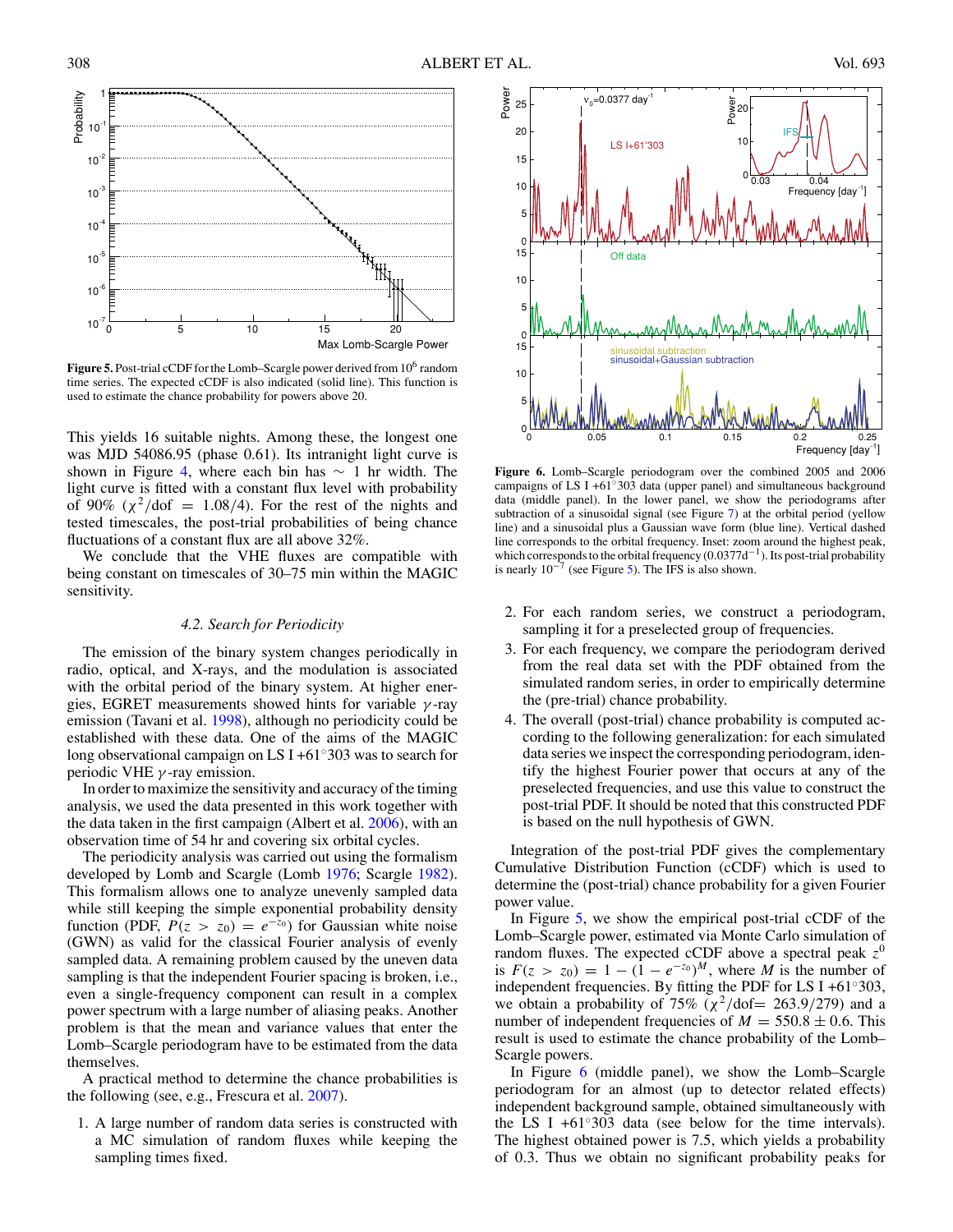<span id="page-6-0"></span>

**Figure 7.** LS I +61°303  $\gamma$ -ray flux above 400 GeV obtained from the first and second campaigns, folded with the orbital frequency in bins of 0.05 in phase. The black curve is a fit to a sinusoidal signal. We also fitted a sinusoidal signal plus a Gaussian component (blue dotted line), which adjusts better to the data (fit parameters are given in the inset). The vertical dashed lines mark the two measurements of the periastron passage (according to Casares et al. [2005](#page-7-0) and Grundstrom et al. [2007\)](#page-7-0).

any of the scanned frequencies. We construct the background periodograms using an OFF sample obtained simultaneously with the LS I +61◦303 data. This is treated in different ways for campaigns I and II: for campaign I the data are taken in ON*/* OFF mode, i.e., ON and OFF data are taken at different times. To obtain a simultaneous OFF data sample we use an anticut in alpha. (As the alpha cut for ON data is  $\alpha < 6^\circ$ , we consider the events with  $20^{\circ} < \alpha < 30^{\circ}$ .) With these numbers of *γ*-ray candidates and the collection area (given by MC simulations) and observation time, we estimate the corresponding flux. For campaign II the data are taken in wobble mode and thus we use the signal candidates recorded by the antisource position, and estimate the background with the other two wobble regions to evaluate the flux. The background rate in both campaigns is very stable, for campaign I (7.28  $\pm$  0.08) × 10<sup>-3</sup> and for campaign II (5.34  $\pm$  0.07) × 10<sup>-3</sup> s<sup>-1</sup>, and thus presents a reliable background sample.

We apply the Lomb–Scargle test to the LS I +61◦303 data and obtain the periodogram shown in Figure [6](#page-5-0) (upper panel). The periodogram is performed with the LS I +61◦303 integral flux above 400 GeV, measured in a time interval  $[t_i - \frac{\Delta t}{2}, t_i + \frac{\Delta t}{2}]$ for  $\Delta t = 15$  min and  $i = 0, \ldots 717$  data points. The overall time range is 442 days, which yields an independent Fourier spacing (IFS) of  $v_{\text{IFS}} = 1/T = 0.0023 \text{ d}^{-1}$ . We scanned the frequency range 0*.*0023–0*.*25 d−<sup>1</sup> with an oversampling factor of 5.

A maximum peak in the Lomb–Scargle periodogram is clearly seen at frequency  $v = 0.0373 d^{-1}$ , for which we obtain a power of ∼ 22, corresponding to a post-trial chance probability of  $2 \times 10^{-7}$ .

Several less prominent but significant peaks are also detected for other frequencies (e.g., 0.041 d<sup>-1</sup> with probability  $\leq 10^{-5}$ ). Those peaks are related to the signal, since they are not present in the contemporaneous background sample (Figure [6,](#page-5-0) middle panel). These are aliasing peaks of the orbital period of LS I +61◦303 caused by the various gaps in the data set.

The observational bias due to the moon cycle cannot be responsible for the observed peak since this period should otherwise be also present in the background periodogram.



**Figure 8.** LS I +61◦303 period measurements in different wavelengths. Blue band indicates a 3*σ* region around the radio measurement. The *γ* -ray period (in red) is compatible within  $1.5\sigma$  with it.

The data folded with the peak frequency ( $\nu = 0.0377 \text{ d}^{-1}$ ) are presented in Figure 7, where a sinusoidal fit is performed  $(\chi^2/\text{dof}= 29.4/16)$ . Subtracting the obtained sinusoid from the data, we produce the periodogram shown in Figure [6](#page-5-0) (lower panel, yellow line). The peak associated with the orbital frequency has been removed as expected. Also the satellite peaks are reduced, but the fact that some of the other peaks do not achieve a level consistent with the background test indicates that the signal in the LS I +61 $\degree$ 303 data is not purely sinusoidal.

To reduce these remaining powers, we fitted the data set with a more complex signal. Motivated by the data shape, we fitted the data set with a sinusoidal function plus a Gaussian signal contribution ( $\chi^2$ /dof= 14.3/13), as shown in Figure 7 (blue dotted line). The corresponding periodogram subtracting this function to the LS I +[6](#page-5-0)1 $\degree$ 303 data set is given in Figure 6 (lower panel, blue line). The orbital frequency peak has been removed and some of the periodogram peaks are much more reduced than in the purely sinusoidal subtraction, giving a better agreement with the background periodogram level.

We performed a MC simulation to evaluate the error in the frequency estimation without any signal shape assumption: we simulate light curves where the number of *γ* -ray and background candidates are selected randomly from Poisson distributions with a mean equal to the actually measured distributions of events, arriving in every given time interval. The periodogram is calculated for  $10<sup>3</sup>$  of those randomly generated series, and the distribution of the resulting peak power frequencies is fitted with a Gaussian function, yielding an error of 0*.*0003 d−1. An accurate peak frequency determination is done by scanning more frequencies (increasing the oversampling factor) around the frequency which has maximum probability in the periodogram, and is found to be (0.0373  $\pm$  0.0003) d<sup>-1</sup>, corresponding to a period of  $(26.8 \pm 0.2)$  days.

In Figure 8, we show the period obtained with MAGIC data compared with the measurements in other wavelengths. The most accurate measure of the orbital period is  $(26.4960 \pm$ 0.0028) days, reported in radio by Gregory [\(2002\)](#page-7-0). We also show period measurements reported in near-IR and optical *V*band (Paredes et al. [1994\)](#page-7-0), optical wavelengths (Mendelson & Mazeh [1989\)](#page-7-0), photometry in the *I*−*B* and *I* bands (Mendelson & Mazeh [1994\)](#page-7-0), H*α* measurements (Zamanov et al. [1999\)](#page-7-0), and soft X-ray measurements from Wen et al. [\(2006\)](#page-7-0) and Paredes et al. [\(1997\)](#page-7-0). The period obtained with MAGIC data is compatible with the orbital radio measurement within 1.5*σ*.